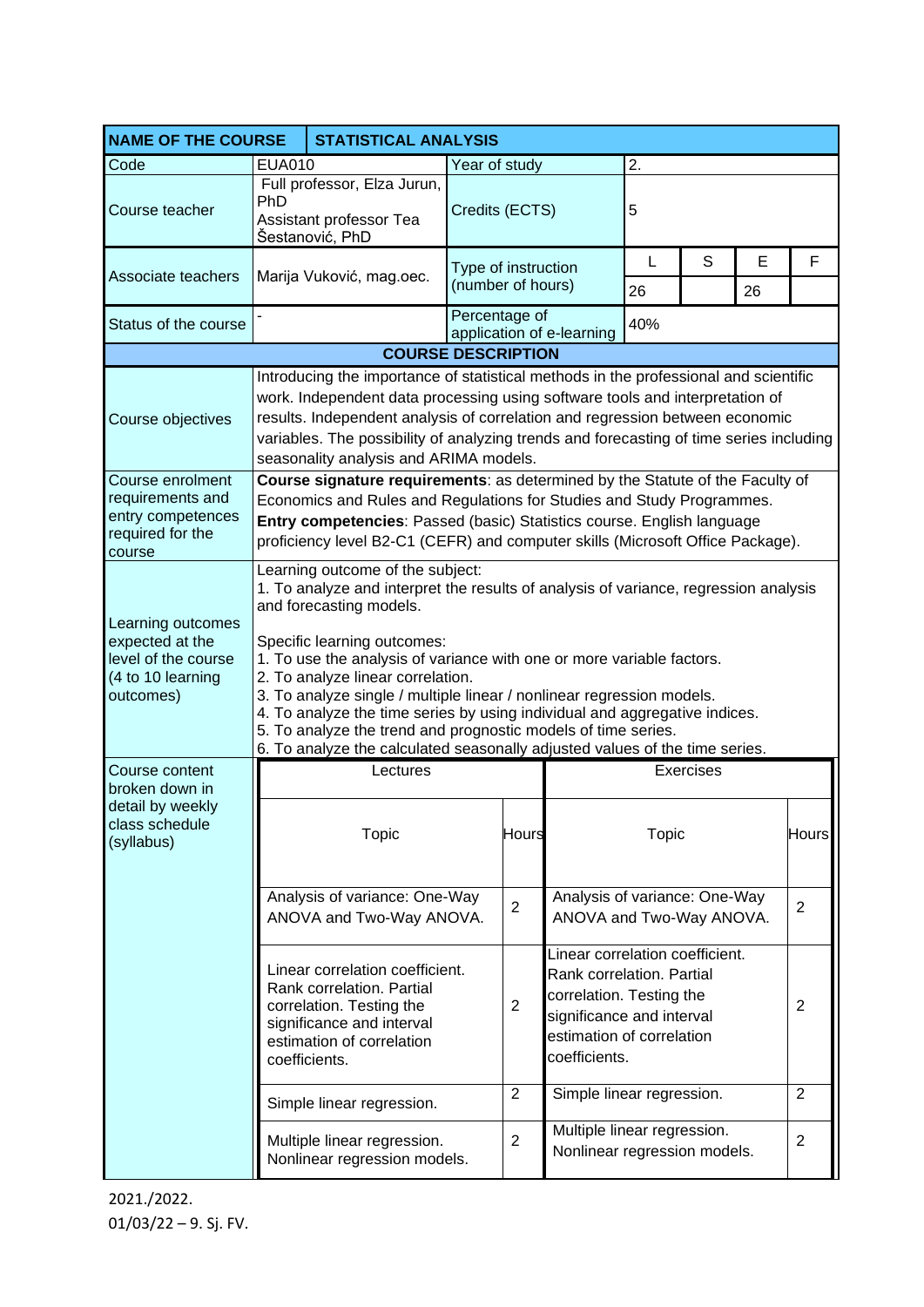|                                                                               | Problem of multicollinearity in<br>regression analysis.                                                                                                                                                                                                                                                                                                                                                                                                                                |                |                  |                                                                                                                        |                                                                                            | Problem of multi-collinearity in<br>regression analysis.                                    |     |  |  |  |
|-------------------------------------------------------------------------------|----------------------------------------------------------------------------------------------------------------------------------------------------------------------------------------------------------------------------------------------------------------------------------------------------------------------------------------------------------------------------------------------------------------------------------------------------------------------------------------|----------------|------------------|------------------------------------------------------------------------------------------------------------------------|--------------------------------------------------------------------------------------------|---------------------------------------------------------------------------------------------|-----|--|--|--|
|                                                                               | Problem of heteroscedasticity.<br>Methods for variables selection<br>in regression models.                                                                                                                                                                                                                                                                                                                                                                                             |                |                  |                                                                                                                        | Problem of heteroscedasticity.<br>Methods for variables selection<br>in regression models. | $\overline{2}$                                                                              |     |  |  |  |
|                                                                               | Types of time series. Graphical<br>presentation and comparison.                                                                                                                                                                                                                                                                                                                                                                                                                        |                |                  |                                                                                                                        |                                                                                            | Types of time series. Graphical<br>presentation and comparison.                             |     |  |  |  |
|                                                                               | Index numbers: chain base and<br>fixed base indices. Conversion<br>of indices.                                                                                                                                                                                                                                                                                                                                                                                                         |                |                  |                                                                                                                        |                                                                                            | Index numbers: chain base and<br>fixed base indices. Conversion<br>of indices.              |     |  |  |  |
|                                                                               | Price and quantity indices.                                                                                                                                                                                                                                                                                                                                                                                                                                                            |                |                  | $\mathbf{1}$                                                                                                           |                                                                                            | Price and quantity indices.                                                                 |     |  |  |  |
|                                                                               | Measures of central tendency for<br>time series.                                                                                                                                                                                                                                                                                                                                                                                                                                       |                |                  | 1                                                                                                                      |                                                                                            | Measures of central tendency for<br>time series.                                            |     |  |  |  |
|                                                                               | Trend models. Linear and<br>exponential trend models. k <sup>th</sup><br>degree polynomial.                                                                                                                                                                                                                                                                                                                                                                                            |                |                  |                                                                                                                        |                                                                                            | Trend models. Linear and<br>exponential trend models. k <sup>th</sup><br>degree polynomial. |     |  |  |  |
|                                                                               | Moving average models.<br>Asymptotic trend models.                                                                                                                                                                                                                                                                                                                                                                                                                                     |                | $\overline{2}$   |                                                                                                                        | Moving average models.<br>Asymptotic trend models.                                         | $\overline{2}$                                                                              |     |  |  |  |
|                                                                               | Seasonal variations in time<br>series. Seasonal adjustment.<br>Time series forecasting.<br>Autocorrelation. Stationarity.                                                                                                                                                                                                                                                                                                                                                              |                |                  | $\overline{2}$                                                                                                         |                                                                                            | Seasonal variations in time<br>series. Seasonal adjustment.                                 |     |  |  |  |
|                                                                               |                                                                                                                                                                                                                                                                                                                                                                                                                                                                                        |                |                  | $\overline{2}$                                                                                                         | Time series forecasting.<br>2<br>Autocorrelation. Stationarity.                            |                                                                                             |     |  |  |  |
|                                                                               | ARIMA models for time series<br>analysis. Exponential smoothing.                                                                                                                                                                                                                                                                                                                                                                                                                       |                |                  |                                                                                                                        | ARIMA models for time series<br>analysis. Exponential smoothing.                           | $\overline{2}$                                                                              |     |  |  |  |
| Format of<br>instruction                                                      | <b>Ø</b> lectures<br>☑ seminars and workshops<br>☑ exercises<br>$\Box$ on line in entirety<br>☑ partial e-learning<br>$\Box$ field work                                                                                                                                                                                                                                                                                                                                                |                |                  | $\Box$ independent assignments<br>$\square$ multimedia<br>$\Box$ laboratory<br>$\Box$ work with mentor<br>(other)<br>□ |                                                                                            |                                                                                             |     |  |  |  |
| <b>Student</b><br>responsibilities                                            | Students are required to actively participate in classes during lectures and<br>exercises, with the attendance of minimum 70%. Students' activity will be monitored<br>through self-evaluation quizzes that will be available to students on the course<br>websites within the Moodle platform. In case the student takes less than four self-<br>evaluation quizzes during the semester, the student will be denied a signature. The<br>condition for taking the exam is a signature. |                |                  |                                                                                                                        |                                                                                            |                                                                                             |     |  |  |  |
| Screening student<br>work (name the<br>proportion of ECTS<br>credits for each | Class<br>attendance                                                                                                                                                                                                                                                                                                                                                                                                                                                                    | $\overline{2}$ | Research         |                                                                                                                        |                                                                                            | Practical training                                                                          |     |  |  |  |
|                                                                               | Experimental<br>work                                                                                                                                                                                                                                                                                                                                                                                                                                                                   |                | Report           |                                                                                                                        |                                                                                            | Self-evaluation<br>quizzes                                                                  | 0.5 |  |  |  |
| activity so that the<br>total number of                                       | Essay                                                                                                                                                                                                                                                                                                                                                                                                                                                                                  |                | Seminar<br>essay |                                                                                                                        |                                                                                            | (Other)                                                                                     |     |  |  |  |
| <b>ECTS</b> credits is                                                        | <b>Tests</b>                                                                                                                                                                                                                                                                                                                                                                                                                                                                           | $1.5*$         | Oral exam        |                                                                                                                        | 1                                                                                          | (Other)                                                                                     |     |  |  |  |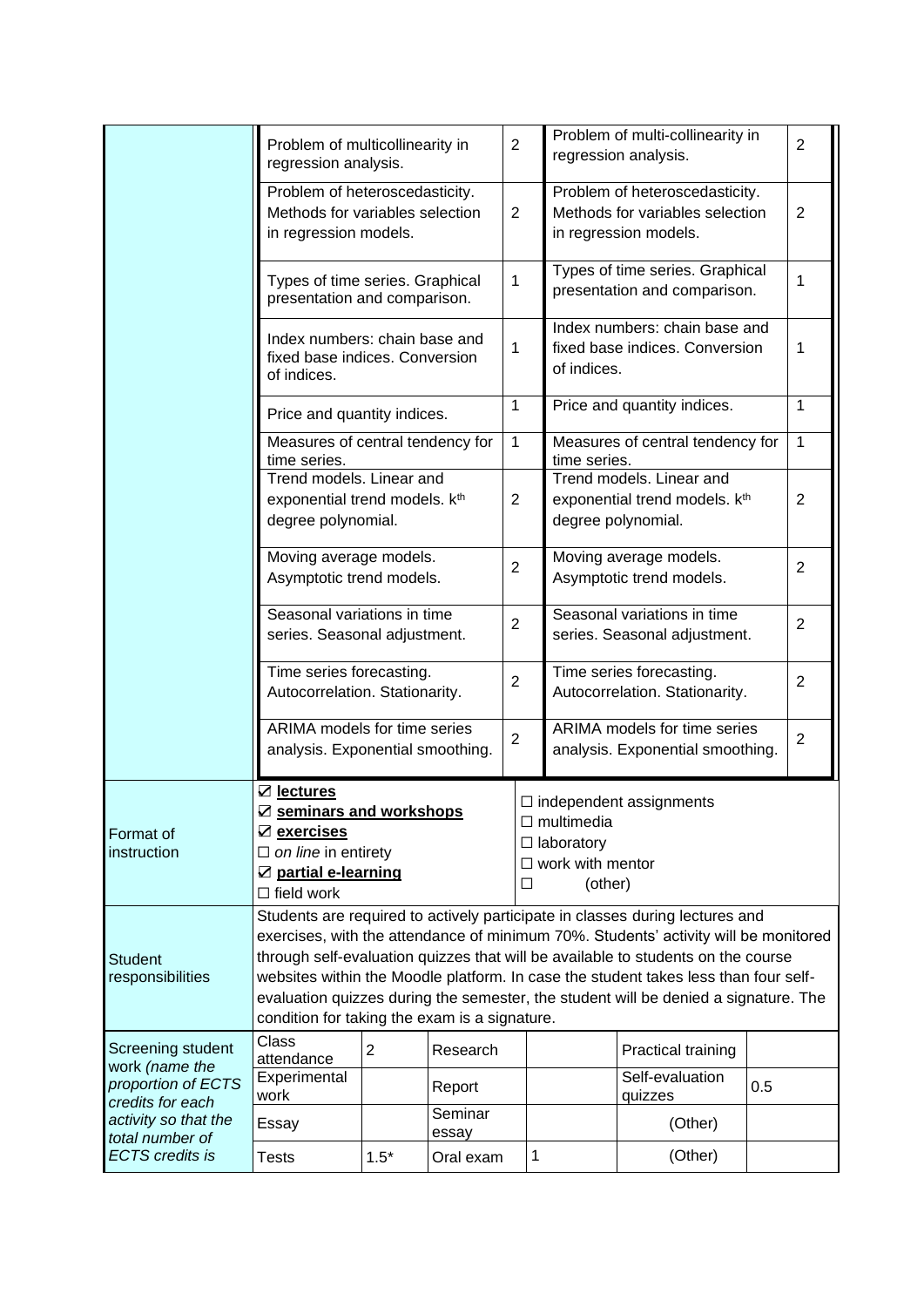| equal to the ECTS<br>value of the course)                                                      | Written exam                                                                                                                                                                                                                                                                                                                                                                                                                                                                                                                                                                                                                                                                                                                                                                                                                                                                                                                                                                                                                                                                                                                                                                                                                         | $1.5*$       | Project                                      |                                        | (Other) |  |  |
|------------------------------------------------------------------------------------------------|--------------------------------------------------------------------------------------------------------------------------------------------------------------------------------------------------------------------------------------------------------------------------------------------------------------------------------------------------------------------------------------------------------------------------------------------------------------------------------------------------------------------------------------------------------------------------------------------------------------------------------------------------------------------------------------------------------------------------------------------------------------------------------------------------------------------------------------------------------------------------------------------------------------------------------------------------------------------------------------------------------------------------------------------------------------------------------------------------------------------------------------------------------------------------------------------------------------------------------------|--------------|----------------------------------------------|----------------------------------------|---------|--|--|
| Grading and<br>evaluating student<br>work in class and at<br>the final exam                    | The exam consists of written and oral part.<br>During the semester two tests will be organized. The test is deemed to be passed if<br>the student correctly and neatly solves and interprets at least 50% of the tasks. The<br>condition for accessing the second test is the positively resolved first test. The total<br>score on the written part of the exam is based on the sum of the scores obtained on<br>both tests. Alternatively, students can pass the written exam during the exam<br>period. The exam is deemed to be passed if the student correctly and neatly solves<br>and interprets at least 50% of the tasks, provided that a minimum of 20% from the<br>total sum of points on the exam from each part of the material is achieved.<br>* A student who achieves a positive grade from the first and second test, does not<br>have to take the written exam. After successfully passing the written part one can<br>undertake the oral part of the exam.<br>The final grade is formed as the average score of the written and oral exam.<br>Key points and appropriate grades for written exam:<br>0-49 inadequate (1)<br>50-62 sufficient (2)<br>63-75 good (3)<br>76-88 very good (4)<br>89-100 excellent (5) |              |                                              |                                        |         |  |  |
| <b>Required literature</b><br>(available in the<br>library and via other<br>media)             |                                                                                                                                                                                                                                                                                                                                                                                                                                                                                                                                                                                                                                                                                                                                                                                                                                                                                                                                                                                                                                                                                                                                                                                                                                      | <b>Title</b> | <b>Number of</b><br>copies in<br>the library | <b>Availability via</b><br>other media |         |  |  |
|                                                                                                | Jurun, E. & Ratković N.: Poslovna statistika s<br>primjerima u Microsoft Excelu, Ekonomski fakultet,<br>Split, 2017.<br>Newbold P. et al.: Statistics for Business and<br>Economics, 9th Ed., Pearson Education, Prentice<br>Hall, Upper Saddle River, NY, 2019.                                                                                                                                                                                                                                                                                                                                                                                                                                                                                                                                                                                                                                                                                                                                                                                                                                                                                                                                                                     |              | 10<br>3                                      |                                        |         |  |  |
|                                                                                                | Teachers' handouts and other on-line materials for<br>preparation of mid-term exams and final exams<br>(available on the Mooodle).                                                                                                                                                                                                                                                                                                                                                                                                                                                                                                                                                                                                                                                                                                                                                                                                                                                                                                                                                                                                                                                                                                   |              |                                              | Moodle                                 |         |  |  |
| <b>Optional literature</b><br>(at the time of<br>submission of study<br>programme<br>proposal) | Gujarati D.& Porter C.: Basic Econometrics, 5th Ed., Mc Graw Hill, 2019.<br>Rozga, A.: Statistika za ekonomiste. Ekonomski fakultet. Split, 2017.<br>Articles:<br>E.Jurun, N.Ratković, & I.Matić : Periodic Average National Reference Rate as a<br><b>New Financial Standard, Proceedings of the 14th International Symposium on</b><br>Operational Research SOR'17, Bled, Slovenia, 2017. str.409-414.<br>E.Jurun, B.Vuleta & N.Ratković, : Statistical Analysis of the Public Opinion<br>Survey on Free Sunday, Proceedings of the 19th International Symposium on<br>Operational Research SOR'19, Bled, Slovenia, 2019. str.326-332.<br>Croatian bureau of statistics (www.dzs.hr)<br>٠                                                                                                                                                                                                                                                                                                                                                                                                                                                                                                                                          |              |                                              |                                        |         |  |  |
| <b>Quality assurance</b><br>methods that<br>ensure the<br>acquisition of exit<br>competences   | Monitoring obligations of students (teacher)<br>$\bullet$<br>Control of Teaching (Vice-Dean)<br>٠<br>Analysis of students' success in all subjects of study (Vice-Dean)<br>٠<br>Student survey on the quality of teachers and teaching for each course of<br>$\bullet$<br>study (UNIST, Centre for Quality Improvement)<br>Exam administered by the subject teacher validates all the learning<br>٠<br>outcomes of the course. The contents of the exam are periodically                                                                                                                                                                                                                                                                                                                                                                                                                                                                                                                                                                                                                                                                                                                                                             |              |                                              |                                        |         |  |  |